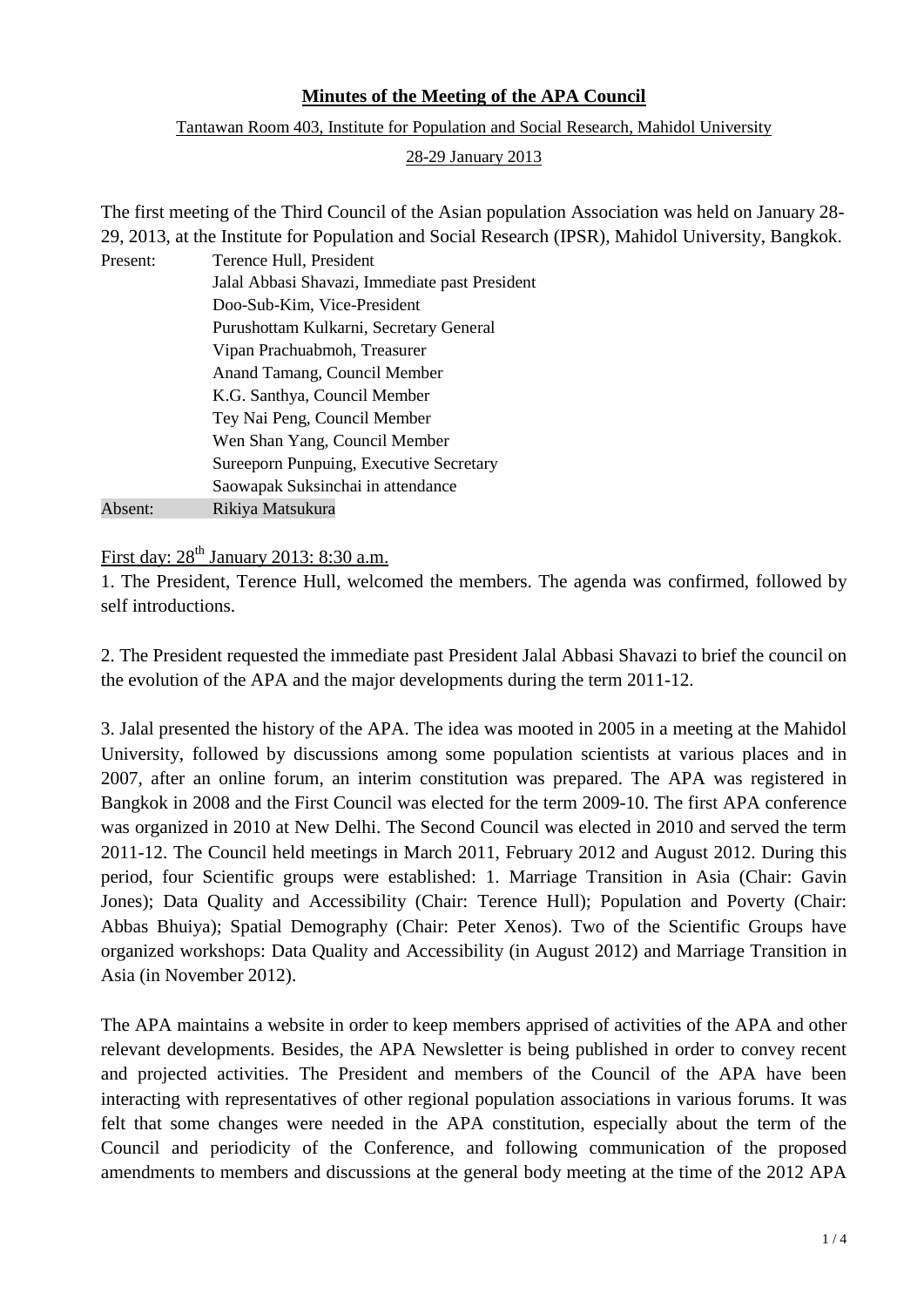Conference, the constitution was amended. The second APA conference was organized in Bangkok in August 2012.

4. Following the report, Terence Hull also noted his interactions with other regional associations and apprised the Council of the work being done by the associations in Latin America. He drew attention to the importance of establishing liaisons with National Population Associations from the region.

5. Saowapak presented a report on the 2012 Conference.

The number of conference papers worked out as follows:

1,500 abstracts were submitted from 67 countries,

180 of these were withdrawn before the conference leaving a total of 1,320

798 were selected for oral presentation and 554 invited for poster presentation:

Number of papers actually presented: Oral: 399 papers in 97 sessions;

This left 244 posters allocated to 7 sessions, but no records were kept on the number of participants who actually set up their posters.

Funding: From various donors: \$295,470.15; Registration fees: \$120,993.85; Fees for accompanying persons: \$1,023.50; Booth and meeting room rental income: \$4,805 making a Total income of \$422,292.50.

Expenses: \$292,647.16. Out of the balance of \$129,645.34, an amount of \$82,800 was approved to be set aside for APA running costs. This leaves a balance of \$46,845.34 to be available for the organization of the 2014/15 Conference. Details on the expenditure incurred in India out of the 2010 Conference funds are awaited.

6. Sureeporn noted some points (lessons learned) from the organization of the conference and suggested that these be kept in mind while planning conferences in the future.

7. Terence Hull suggested that the abstracts of all the papers presented (orally) at the 2012 conference (and, if feasible, abstracts for papers presented orally at the 2010 conference) be converted into *pdf* files to be loaded onto the website. In this form they should also be maintained as archives. Care must be taken to ensure that people are not tempted to copy these files to submit to other conferences.

8. Sureeporn reported on membership status. The total number of members in the data base is 1275. It was noted that most members have not logged in to the APA website for over three years. The number who logged in was notable only in 2010 and 2012 (Conference years) but even in these years, the number was much below the total membership. This indicates that there may be some problem associated with the monitoring of website visits.

Distribution by country of residence shows that the largest number is from India. Some regions and countries are relatively under-represented. Terry noted that membership is relatively low from countries where English is not commonly used in research/education. The gender balance is in favor of males. Jalal suggested that the APA send e-mails to all members to confirm the personal information in the APA database and inform them about the website. However Terry said that it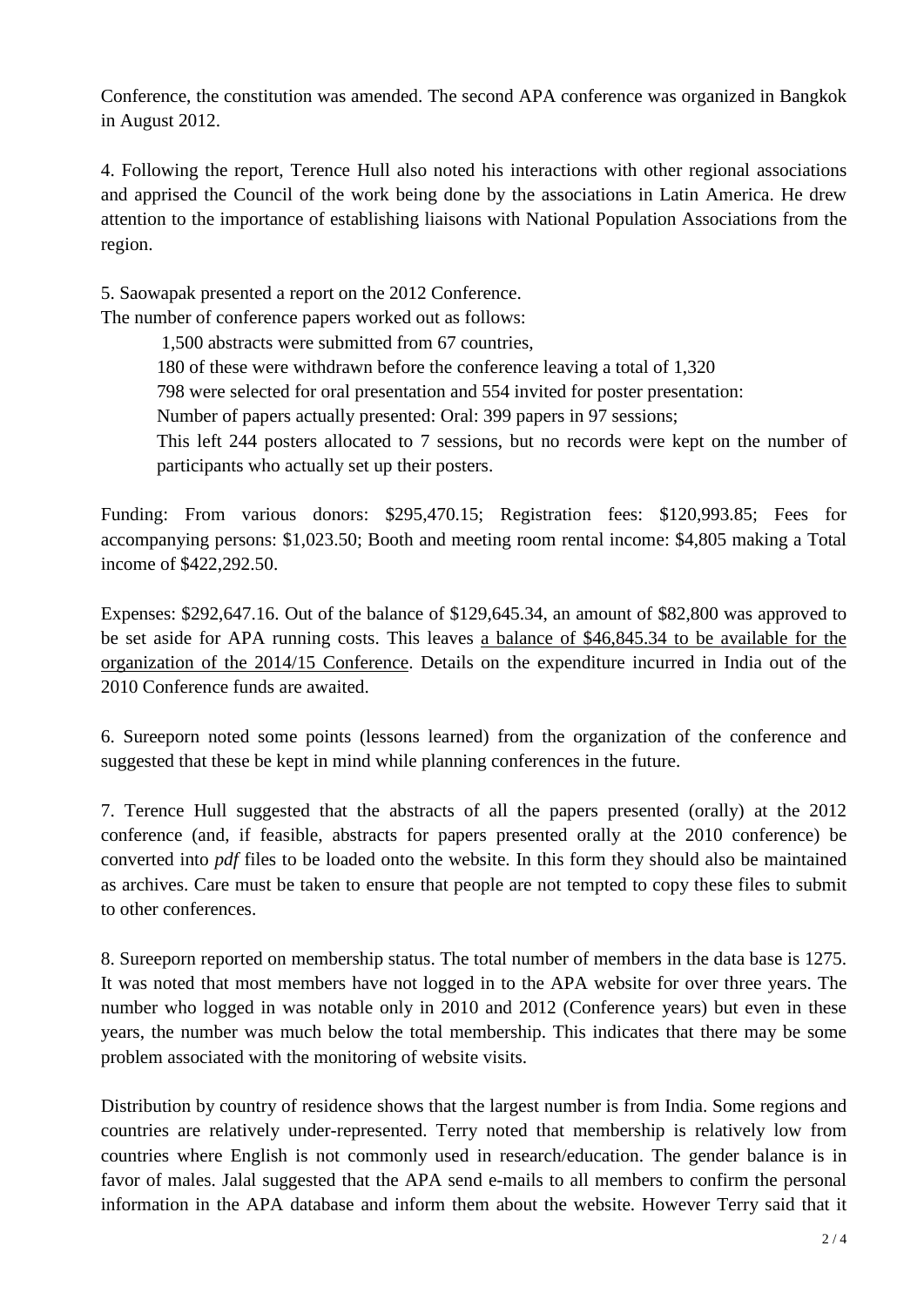would be best to wait until the website is fully functional before requesting members to pay their subscriptions or update their information. At present many members are complaining that they cannot use the website.

9. It was noted that the APA website must be restructured. The link to membership should be prominent. Membership notices/reminders could be sent regularly and information on payments should be accessible to members. The membership directory should be searchable (this is a deliverable as part of a contract with UNFPA Regional Office). Further, the modalities of membership subscription need to be improved.

10. Vipan and Saowapak presented statements on expenditure of the APA for the years 2011 and 2012. Further, estimates of the budget for 2013 were presented. It was resolved that final statements of income and expenditure and assets and liabilities should be prepared. This will require corrections to show actual expenditures and income as reflected in the bank statements and the PayPal and other documentary materials held at both MU and CU. The accounts will be audited soon after 31 March 2013 (end of the Thai financial year) and presented to the full Council for information. It was recommended that separate accounts, one for the APA business and the other for the (APA 2012) Conferences, be maintained, though the funds for both can be kept in the one APA working account at the bank. Funds not needed for anticipated expenditures in 2013 should be kept in a term-deposit account, in a second bank, to spread the risk in light of possibilities of bank failures. The APA working account should have flexibility in deposits and withdrawals. The paypal account associated with the website membership subscription procedures should be linked to the working bank account and routine or at least regular transfers made from the paypal to the account. This will facilitate monitoring of subscriptions.

11. The Council discussed priorities of activities for 2013. The following priorities were identified:

- A. Website to be fully functional by March This may require hiring external specialists, for which there are funds in the 2013 budget
- B. Finalization of the financial statements of 2011 and 2012 income and expenditure; assets and liabilities; and budgets for 2013-2015.
- C. APA newsletter to be finalized and uploaded by March, and thereafter issued twice a year
- D. Scientific Groups to be reformed
- E. Request for proposals to hold the 2015 conference.

Ongoing routine activities include monitoring relationships with other national and international professional organizations.

12. The Council discussed the matter of Scientific Groups at length. It was agreed that Scientific Groups be constituted as set down by the previous Council. Groups can organize cyber-seminars and use internet so as to minimize expenditures but could also raise funds from donors for workshops and other face-to-face activities. The APA may provide financial support to the groups depending on need and availability of funds.

A. The Council resolved to allocate an amount of \$15000 for support to Scientific Groups (total allocation for all groups together).

The term of the Scientific Groups would be to the end of the term of the present Council in December 2015. The Groups that were constituted during 2011 will be asked if they would like to